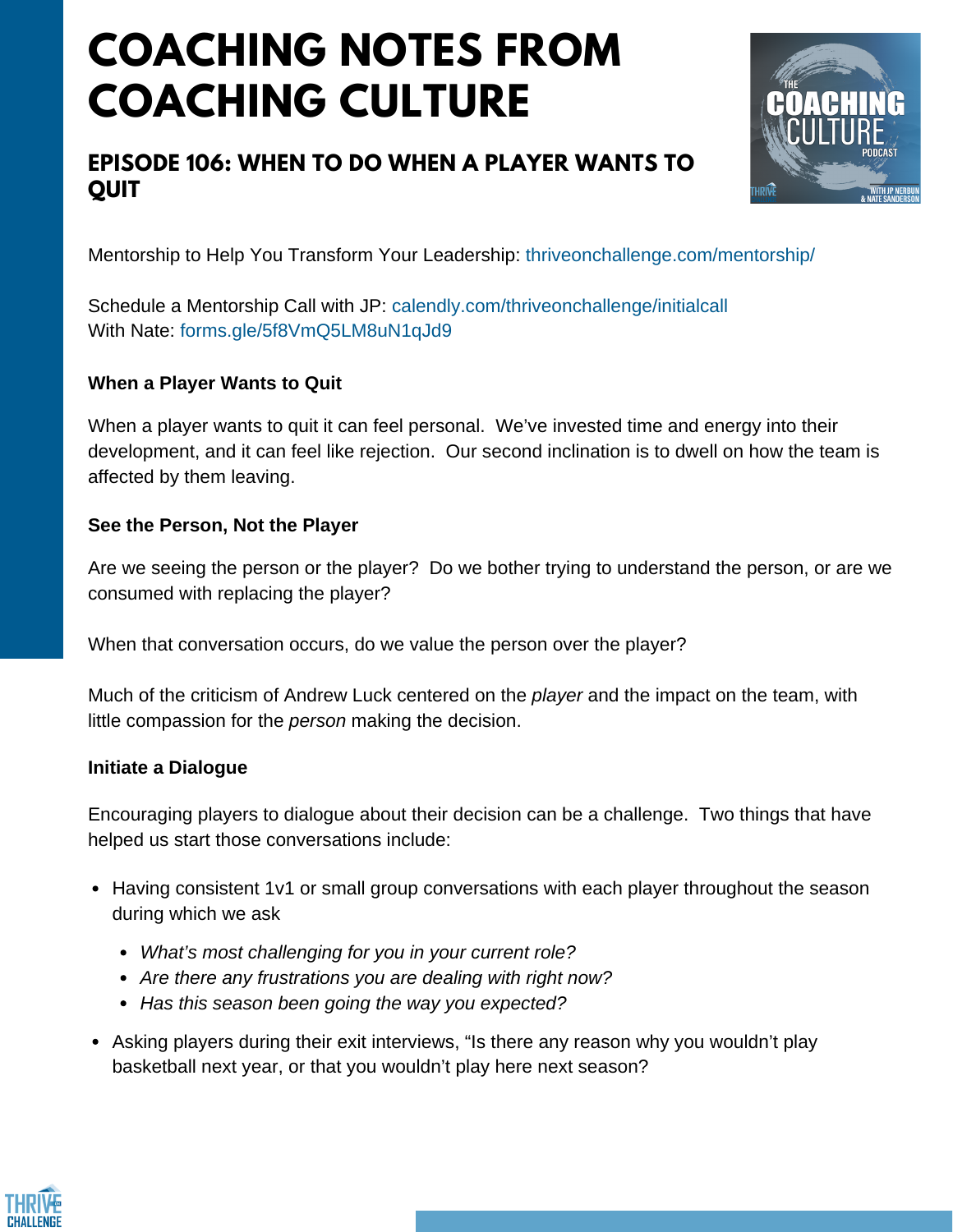# **COACHING NOTES FROM COACHING CULTURE**

# **EPISODE 106: WHEN TO DO WHEN A PLAYER WANTS TO QUIT**



## **Facilitating a Conversation**

It's important to create a safe environment for players to share freely when asked these questions. We try to ask with curiosity because we are legitimately trying to better understand the person who plays basketball. It provides space for players to express doubt without judgement.

Using case studies, or stories of famous or familiar athletes who chose to retire, can be another constructive way to create conversation around the subject of quitting.

Normalizing the struggle is imperative because there is such a negative stigma around the subject of quitting.

## **When You Hear a Player Is Thinking About Quitting - Engage the PERSON!**

Great conversation starters include:

- *How are you feeling about the up-coming season?*
- *What are your biggest challenges going to be this year?*
- *If you are asking open-ended questions about the players academic life, you can parlay any school-related stress into a question about your season. How do you think your classload will affect you during basketball?*
- *What is the cost of leaving, and what is the cost of staying?*

Ultimately, we want to know how they are thinking about playing basketball. We aren't trying to convince them to stay, rather we ask questions to better understand the person.

Often we tell our own stories of wanting to quit - but does that always serve the person? Instead, we should make them feel safe and allow them to verbalize what they are thinking and feeling.

The best outcome isn't always for them to stay out for the sport.

Our goal has shifted from trying to convince every player they should stay out for the sport, to trying to help them determine what's best for them. Our greatest gift may be to walk with them through the decision-making process, to help them learn to think about these kind of decisions.